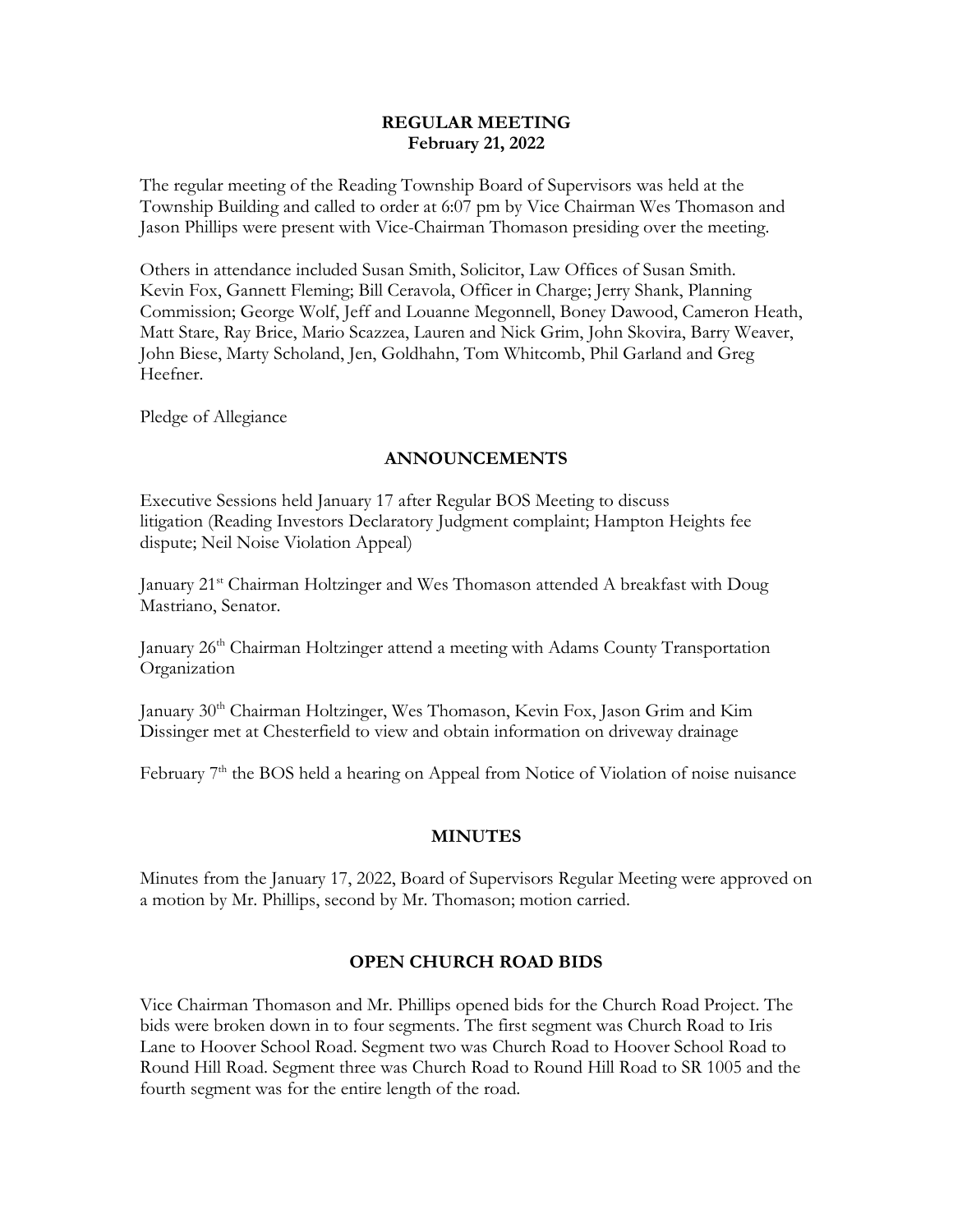| C.E. Williams                         |  | 1) \$294,525.00 2) \$283,050.00 3) \$199,050.00 4) \$718,000.00 |  |
|---------------------------------------|--|-----------------------------------------------------------------|--|
| New Enterprise Stone & Lime Co., Inc. |  | 1) \$260,860.00 2) \$265,957.50 3) \$195,171.25 4) \$648,895.00 |  |
| Shiloh Paving and Excavating          |  | 1) \$257,033.50 2) \$263,239.50 3) \$177,943.50 4) \$656,344.00 |  |
| E.K. Services, Inc.                   |  | 1) \$259,993.75 2) \$262,865.00 3) \$187,963.75 4) \$642,760.00 |  |
| Kinsley                               |  | 1) \$257,825.00 2) \$263,810.00 3) \$186,262.50 4) \$707,897.50 |  |

Mr. Phillips made a motion to award the bid for the Church Road project to the lowest bidder pending review of the bid packet to E.K. Services, Inc. with a cost of \$642,760.00, second by Vice Chairman Thomason; motion carried.

#### **PUBLIC COMMENT**

Louanne Megonnell stated they received an ambulance club membership from UPMC, but it was not for Reading Township. She stated Jeff called and they said he should have not received it. Ms. Megonnell would like to know when she will receive one for Reading Township and who it will be. Mr. Phillips stated East Berlin and UPMC merged to form Life Team. They will continue to have the ambulance they have had until the beginning of next year. He also stated the letters went out to Reading Township by accident.

#### **ENGINEER'S REPORT**

#### **Nick Grim-Driveway waiver request**

Mr. & Ms. Grim filed a waiver request from the driveway sight distance requirements outlined in Section 21-217 of the Code of Ordinances of Reading Township. The proposed driveway has a sight distance of 250 feet and does not meet the sight distance requirement of 350 feet. Mr. Grim was advised he could move the driveway thirty feet further onto the adjoining property. Mr. Grim stated the Township failed to inspect the driveway when the permit was originally submitted in August 2021. On August 16, 2021, the Supervisors conditionally approved the Dissinger SALD #2021-04 plan and easement agreement which outlined their proposed driveway location. Mr. Grim stated he will do whatever the Supervisors vote on, but it was the principle and he wanted to make sure it does not happen to someone else. Mr. Fox advised against approving the waiver. Vice Chairman Thomason stated the main concern is the safety of their family as well as the public. Vice-Chairman suggested placing no left-hand turn signs. Mr. Phillips questioned Mr. Grim, if they do not grant the waiver are they still going to go through with their plans. Mr. Grim stated they will. Mr. Phillips made a motion to deny the waiver request, second by Vice Chairman Thomason; motion carried.

## **Chesterfield Revised Plans (driveway detail, stormwater management note) consider and take action**

Mr. Boney Dawood was present representing the plan. Mr. Dawood stated Chesterfield is an open spaced development designed with a roadside channel instead of a curbside which brought up concerns on maintenance. The Homeowners Association will be responsible for all stormwater within the right of way and the lot owner will be responsible for their lot. The revised plans now strengthen the language. Mr. Phillips made a motion to approve the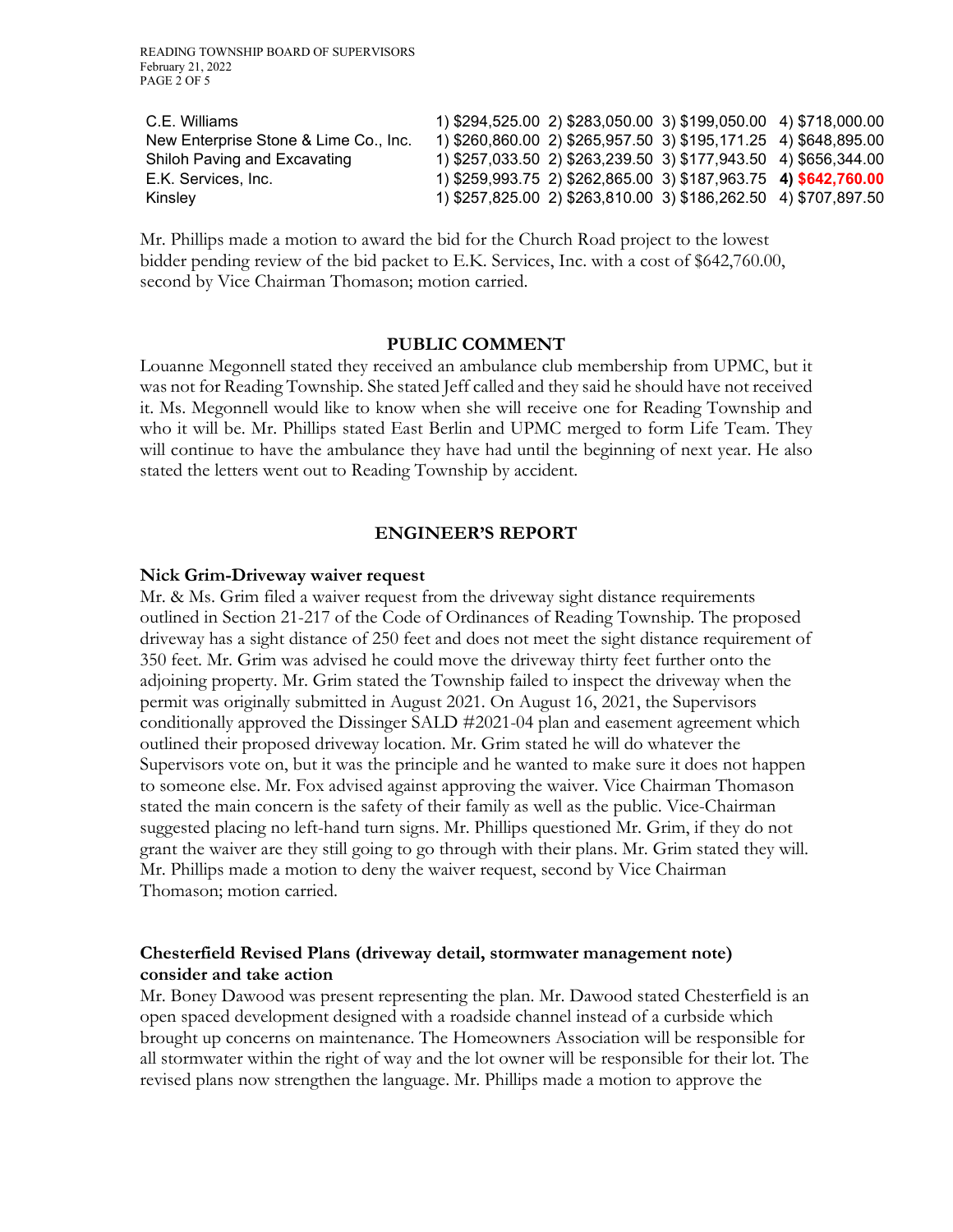READING TOWNSHIP BOARD OF SUPERVISORS February 21, 2022 PAGE 3 OF 5

revised plans for Chesterfield Stormwater with revisions made on pages 1, 29 & 30 as presented and they are to be recorded, second by Vice-Chairman Thomason; motion carried.

### **BUSINESS MATTERS**

## **Berks Homes (Hampton Heights) Waiver Request As-Built Plans**

Berks Homes is requesting a waiver of Section 22-310 & Section 23-407 of the Reading Township ordinances. Due to the winter weather and temperatures, they are unable to complete exterior items, including driveways, landscaping, and street trees. Because of this, they are unable to provide the As-Build drawing requirements that are needed to receive the Final Certificate of Occupancy. Berks Homes are requesting a temporary Certificate with an estimated timeline of completion to be June 1<sup>st</sup>. They are also willing to provide a check for escrow of \$1000.00 per home until the work in complete and they can submit the as-built plans. Mr. Phillips made a motion to approve a standard document for all situations as this for delayed submissions of the lot as built drawings subject to Susan's recommendations. Developer would submit \$1,000.00 per lot performance security bond, cash escrow or letter of credit, a written agreement to be drafted by Attorney Smith that identifies property and what is to happen and who is responsible, and the work and the lot as built must be submitted by June 1<sup>st</sup>, second by Vice-Chairman Thomason; motion carried unanimously.

### **Adopt No Smoking Policy**

Mr. Phillips made a motion to adopt the No Smoking Policy as corrected, second by Vice-Chairman Thomason; motion carried.

### **Approve advertising for 2022 Aggregate bids**

Mr. Phillips made a motion to approve advertising for the 2022 aggregate bids, second by Vice-Chairman Thomason; motion carried.

## **Police Body Cam and Mobile video Policy**

Officer Ceravola stated the Police car will not be ready in February as expected. Mr. Phillips made a motion to table the Police body cam and mobile video Policy, second by Vice-Chairman Thomason; motion carried.

### **Adopt Non-Uniform Pension Disclosure Statements**

Mr. Phillips made a motion to adopt the Non-Uniform Pension Disclosure Statement, second by Vice-Chairman Thomason; motion carried.

# **LMMA-Status of American Rescue Plan Funds**

## **Well 3 project & major sewer line project**

Marty Scholand was representing Lake Meade Municipal Authority requesting an update on the status of American Rescue Plan Funds. LMMA is requesting some of the funds to help with the Well 3 project and a major sewer line project. Attorney Smith stated the dust is still settling and she is waiting on the question-and-answer reports from the Treasury. She would not allocate any of the money just yet. As of now the money can be used for the following.

- 1. Economic and public health concerns
- 2. Essential pay increase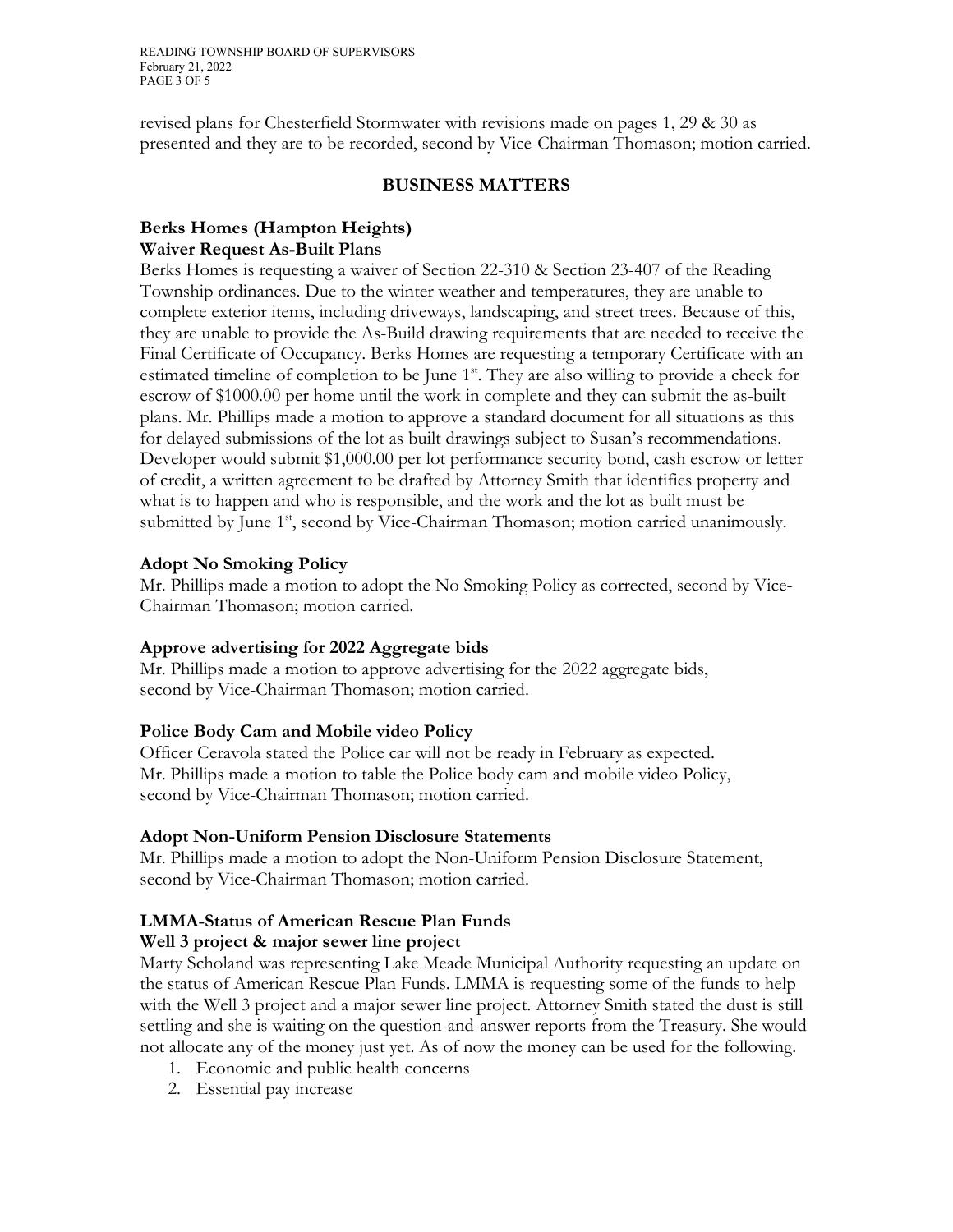READING TOWNSHIP BOARD OF SUPERVISORS February 21, 2022 PAGE 4 OF 5

- 3. Tax revenue loss
- 4. Broadband, water, and sewer

Attorney Smith stated it is still premature to decide yet. Mr. Scholand stated Reading Township has 852 home in Lake Meade and makes of 74% of the development. He stated they could use assistance from the ARPF.

## **Ordinance amending Zoning Ordinance sign regulations - consider and refer to public hearing**

Attorney Smith discussed the changes in the Zoning Ordinance amending sign regulations. Before it will be referred to public hearing, the Planning Commission will have a chance to review the changes.

## **Codes administration/enforcement ordinance consider and refer to public hearing**

Mr. Phillips approved the Codes administration/enforcement ordinance for public hearing to be held on March  $21^{st}$  Board of Supervisors meeting at 6:02 pm, second by Vice-Chairman Thomason; motion carried.

# **TREASURER'S REPORT**

The Treasurer's Report for the month of January were approved pending audit on a motion by Mr. Phillips, second by Vice-Chairman Thomason; motion carried.

# **ADMINISTRATIVE REPORT**

The Board acknowledged receiving reports from the Police, Public Works, Zoning/Code Enforcement Officer and Building Inspector, Emergency Management, and Northeast Adams Fire & EMS.

Mr. Phillips made a motion to accept the Administrative Reports as presented, second by Vice Chairman Thomason; motion carried.

## **SOLICITOR'S REPORT**

## **Legislative and caselaw update**

Attorney Smith reviewed the legislative and caselaw updates.

# **PUBLIC COMMENT**

Jennifer Goldhahn questioned whether Mr. Scholand was requesting a million dollars for the LMMA. Mr. Heefner stated they are asking for any help they can get.